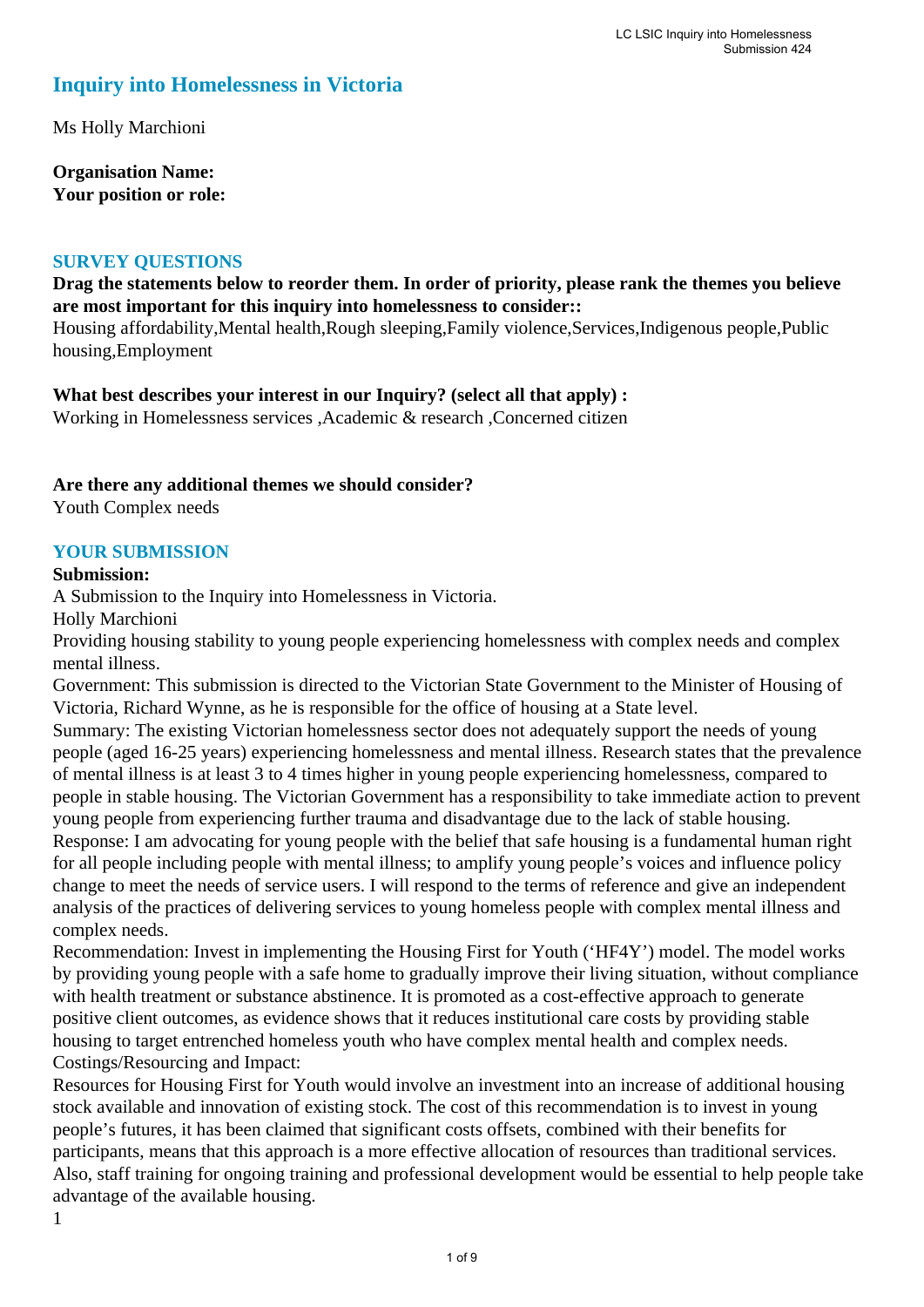Key Terms/Acronyms:

Complex needs is a broadly defined term. It includes people with multiple needs with high levels of health, welfare, and other community-based services including individuals who experience various combinations of: • mental illness

- intellectual disability
- acquired brain injury
- physical disability
- behavioural difficulties
- homelessness
- social isolation
- family dysfunction
- problematic drug and/or alcohol use."1

While complex mental illness is defined as the co-occurrence of one or more mental illnesses with significant or persistent mental health challenges that compromise insight into illness or motivation 2

Who you are:

I write this submission in my final year of becoming a qualified and accredited Social Worker and from my professional experience in the youth homelessness sector as a youth refuge worker in the context of crisis accommodation. The program provides support and intensive case management to 9 young people aged 16- 24-year-old experiencing homelessness.

This experience has highlighted the link between homelessness and mental illness, more specifically it has highlighted the significant systemic barriers that impact the daily lives and further disadvantages young people.

I am advocating for young people experiencing homelessness and mental illness with my aim to amplify young peoples' voices and influence positive policy change by upholding fundamental human 3

1 Hamilton, M. (2010). People with Complex Needs and the Criminal Justice System. Current Issues in Criminal Justice: Beyond Prison: Women, Incarceration, and Justice?, 22(2), 307– 324. Retrieved from http://www.tandfonline.com/doi/abs/10.1080/10345329.2010.12035888

2 Knightbridge, S. M., King, R., & Rolfe, T. J. (2006). Using Participatory Action Research in a Community-Based Initiative Addressing Complex Mental Health Needs. Australian and New Zealand Journal of Psychiatry, 40(4), 325–332.

3 The General Assembly United Nations. (1948). Universal Declaration of Human Rights.

Holly Marchioni

for treatment.

rights.

2

Background and Issues:

The cause and effect of homelessness and mental illness are highly contested, however, evidence 4

shows homelessness can exacerbate and contribute to the onset of mental illness. The existing Victorian homelessness sector does not adequately support the needs of young people experiencing 5

homelessness with complex mental illness. Australian young people are experiencing high levels of mental illness; however, they have low rates of service engagement with services created to support 6

them. This low engagement can be a result of the existing service models not adequately meeting the needs of service users. Research states that the prevalence of mental illness is at least 3 to 4 times 7

higher in young people experiencing homelessness compared to people in stable housing.

Barriers to accessing mental health services for homeless youth

Holly Marchioni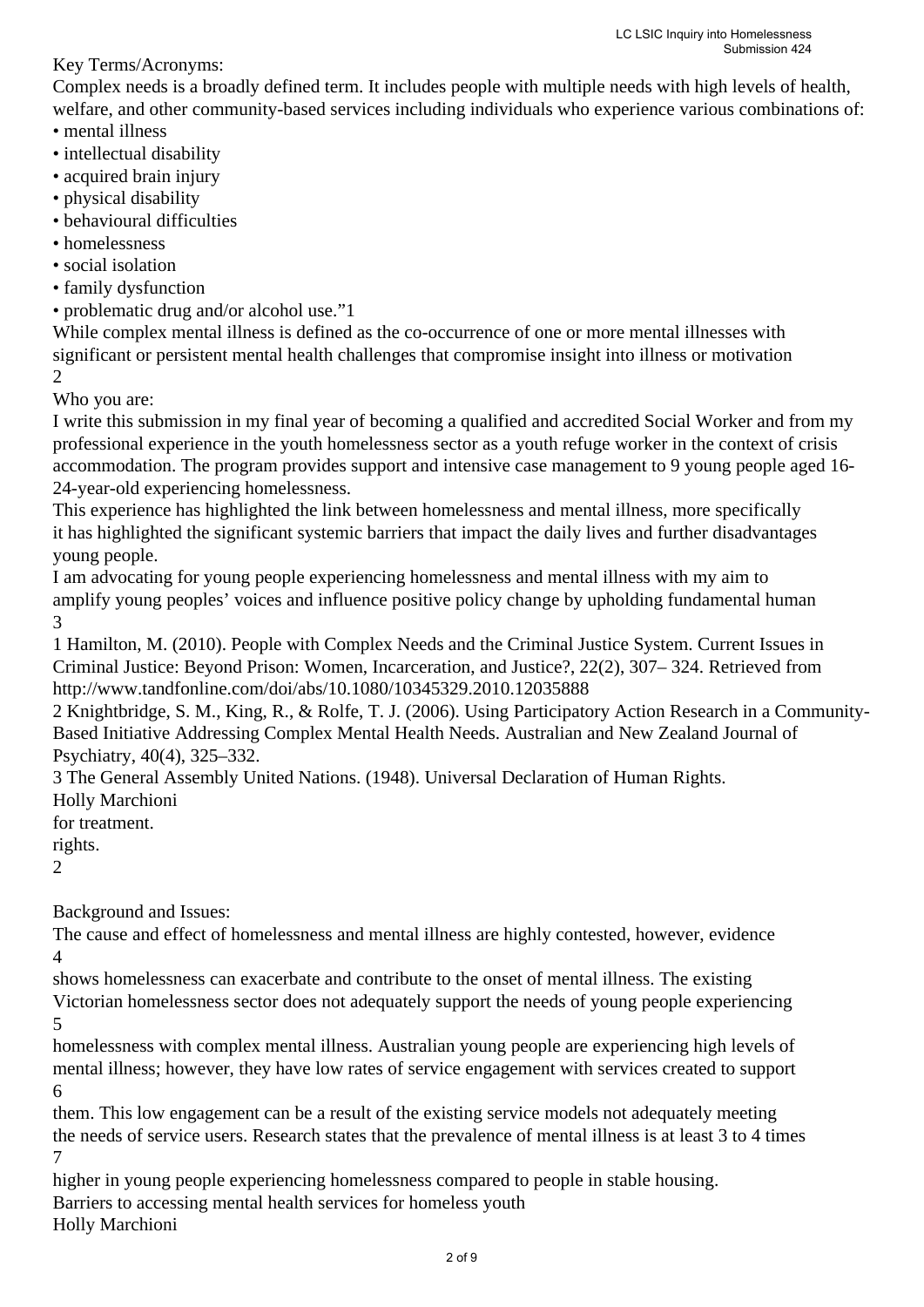This submission will examine the relationship between homelessness and mental illness by exploring the barriers that exist for young people (aged 16-25 years) in Victoria experiencing homelessness or who are at risk of experiencing homelessness. It will highlight the gaps in practice, identify the lack of capacity of the current system, and make recommendations.

These matters require immediate action to prevent young people from slipping through service gaps, often leading to further trauma and disadvantage. In addition, this issue needs to be taken seriously 8

as suicide remains the leading cause of death for Australians aged between 15 and 25 years old. During my experience within youth refuge crisis accommodation, it has become evident that there are a variety of barriers to mental health services across Melbourne.

This can be understood by three levels of analysis; systemic barriers; service models and provisions; and individual barriers. Overcoming these barriers can be challenging for young people and I have witnessed the direct impact of this disadvantage on their daily lives. It is paramount that we act now to invest in young peoples' future outcomes to be included in society.

I endorse the research conducted by the Australian Housing and Urban Research Institute as it outlines the current structural barriers: 9

4 Orygen. (2020). Inquiry into Homelessness in Victoria: Orygen Submission. Melbourne Victoria. 5 Orygen. (2020). Inquiry into Homelessness in Victoria: Orygen Submission. Melbourne Victoria. 6 Patulny, R. et al. (2013) 'Are we reaching them yet? Service access patterns among attendees at the headspace youth mental health initiative', Child and Adolescent Mental Health, 18(2), pp. 95–102. doi: 10.1111/j.1475-3588.2012.00662.x.

7 Shelton, K, Taylor, P., Bonner, A., & Van Den Bree, M. (2009). Risk Factors for Homelessness: Evidence From a Population-Based Study. Psychiatric Services, 4(6), 465–472.

8 Lifeline. (2020). Statistics on Suicide in Australia. Retrieved June 1, 2020, from

https://www.lifeline.org.au/about-lifeline/lifeline-information/statistics-on-suicide-in-australia 9 Black, C., & Gronda, H. (2011). Evidence for improving access to homelessness services. Australian Housing and Urban Research Institute, (July).

3

• Lack of available stable, safe and affordable housing (medium to long term)

• Lack of affordable supported housing options for people with mental illness

• Inconsistent eligibility for participation often requiring the client to 'fit' with the service

The barriers of service models and provisions include:

• Long wait times for access to primary services (Headspace and Orygen) and due to the transient nature of homelessness young people moving on before engagement is established

• Appointment only service, rather than a drop-in service or limited outreach services available The individual's barriers include (but are not limited to):

Holly Marchioni

• Geographic location catchments, for example, young people who move out of service catchments due to homelessness

• Too many steps in seeking help, for example, young people required to attend general practitioner (GP) to justify access to subsidised mental health care (Better Access Scheme)10

• Lack of permanent address making it difficult to access services

• Lack of identification and other documentation including their own Medicare card

- Lack of phone or contact number making it difficult to retain contact with service
- Difficulty in commitments to appointments due to daily complex mental illness and complex needs

• Lack of money/resources for transport to attend appointments

• Daily priorities of mental health competing with housing and food

• Lack of communication skills to advise services of the situation (including self-confidence and influence of stigma)

10 Australian Government: Department of Health. (n.d.). Better Access to Psychiatrists, Psychologists, and General Practitioners through the MBS (Better Access) initiative: Facts sheet for Patients.

4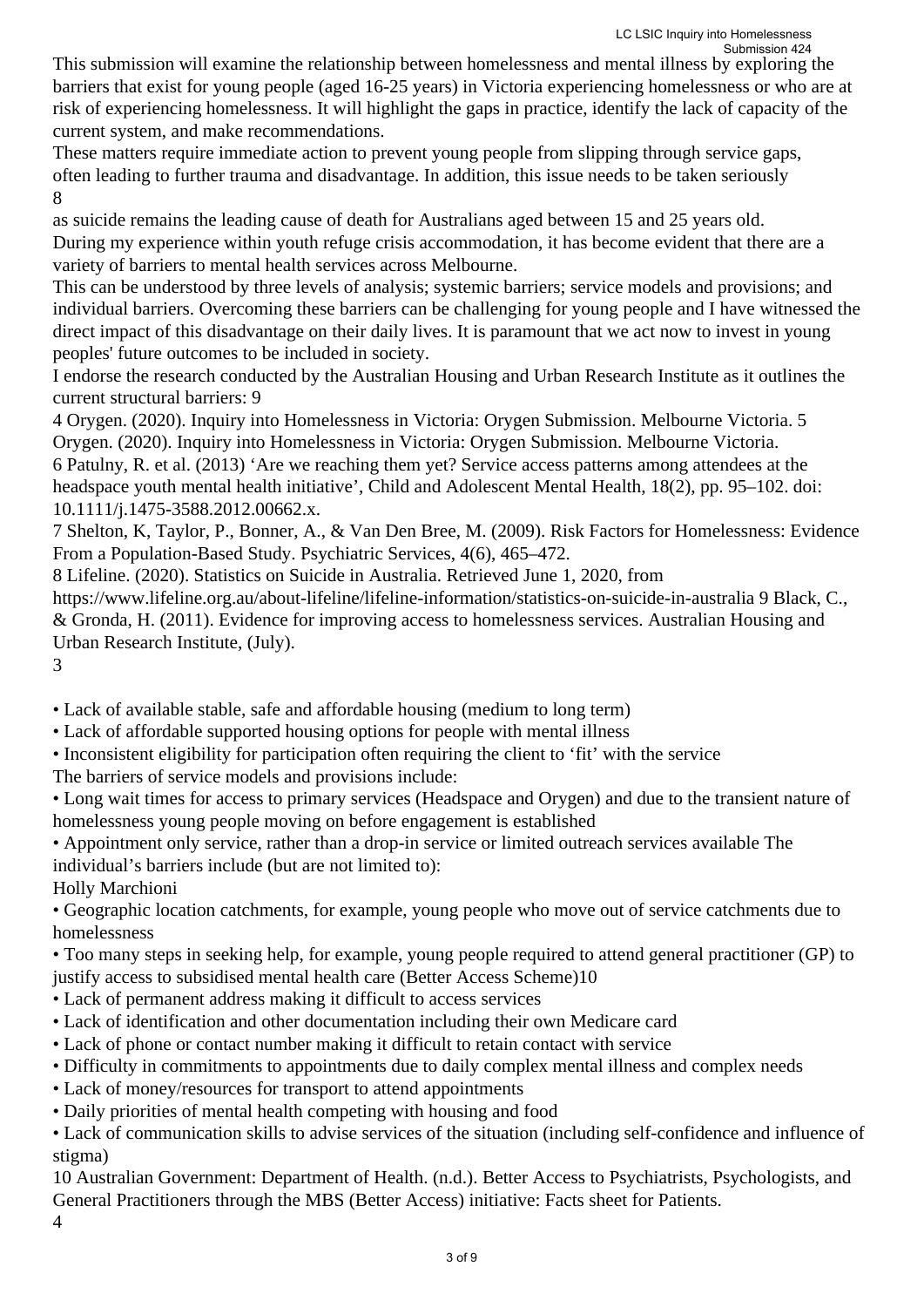Holly Marchioni Policy Proposal:

Recommendation- 'Housing First for Youth' Approach

The current housing system is fragmented and not effective as outlined above, however, the Inquiry into Homelessness Victoria is an opportunity for a redesign with evidence-based practices. The primary policy recommendation in this submission supports the call from Orygen Youth Mental Health to implement 'Housing First' programs to target homelessness that will have an impact on young 11

HF4Y is an evidence-based approach that targets entrenched homeless people who have complex mental health and complex needs. The HF4Y model is based on the belief that safe housing is a fundamental human right for all people, including people with mental illness. The model works to firstly provide a safe home for clients to gradually improve their living situation, without compliance people.

12

must adapt to clients' needs and cannot be defined by conditions such as participation in the HF4Y originated from the 'Housing First' model for adults with further development in Canada, and across Europe, however, HF4Y was adapted to be youth focused. It identified the key principles: with health treatment or substance abstinence.

In addition, unlike other housing programs, HF4Y It differs from other models such as 'treatment first', which provides temporary housing

13

while receiving treatment for mental illness and substance use.

program.

14

1. A right to housing with no preconditions

2. Youth choice, youth voice, and self-determination

3. Positive youth development and wellness orientation

4. Individualised, client-driven supports with no time limits

15

5. Social inclusion and community integration.

These principles differ from adult programs as they nurture, promote positive youth development, and act as the systemic response of unconditional acceptance and care of family systems.

11 Orygen. (2020). Inquiry into Homelessness in Victoria: Orygen Submission. Melbourne Victoria.

12 Szeintuch, S. (2011). The Pathways Housing First (PHF) Model. Journal of Social Work Practice in the Addictions, 11(4), 408–409. https://doi.org/10.1080/1533256X.2011.622713

13 Gaetz, S. (2017). This is Housing First for Youth: A Program Model Guide. Retrieved from

http://www.homelesshub.ca/sites/default/files/COH-AWH-HF4Y.pdf

14 Tsemberis, S. (2011). Housing First: The Pathways Model to End Homelessness for People with Mental Illness and Addiction Manual. European Journal of Homelessness, 5(2), 235–240. 15 Gaetz, S. (2017). This is Housing First for Youth: A Program Model Guide. Retrieved from

http://www.homelesshub.ca/sites/default/files/COH-AWH-HF4Y.pdf

5

HF4Y is proposed to address access to mental health services for young people experiencing homelessness. It would provide a long term space to establish residence and connect with community treatment services including regular local doctors, eliminate service provisions of geographic catchments, eliminate requirements of an address to access services, and reject all ideas of eligibility requirements for young people to 'fit' with housing services.

Victoria has initiated the implementation of the HF4Y model with youth-focused programs, such as Youth Foyer, designed to provide medium to long term housing to young people engaged in education 16

17

illness and provides an integrated approach with mental illness recovery and housing. Although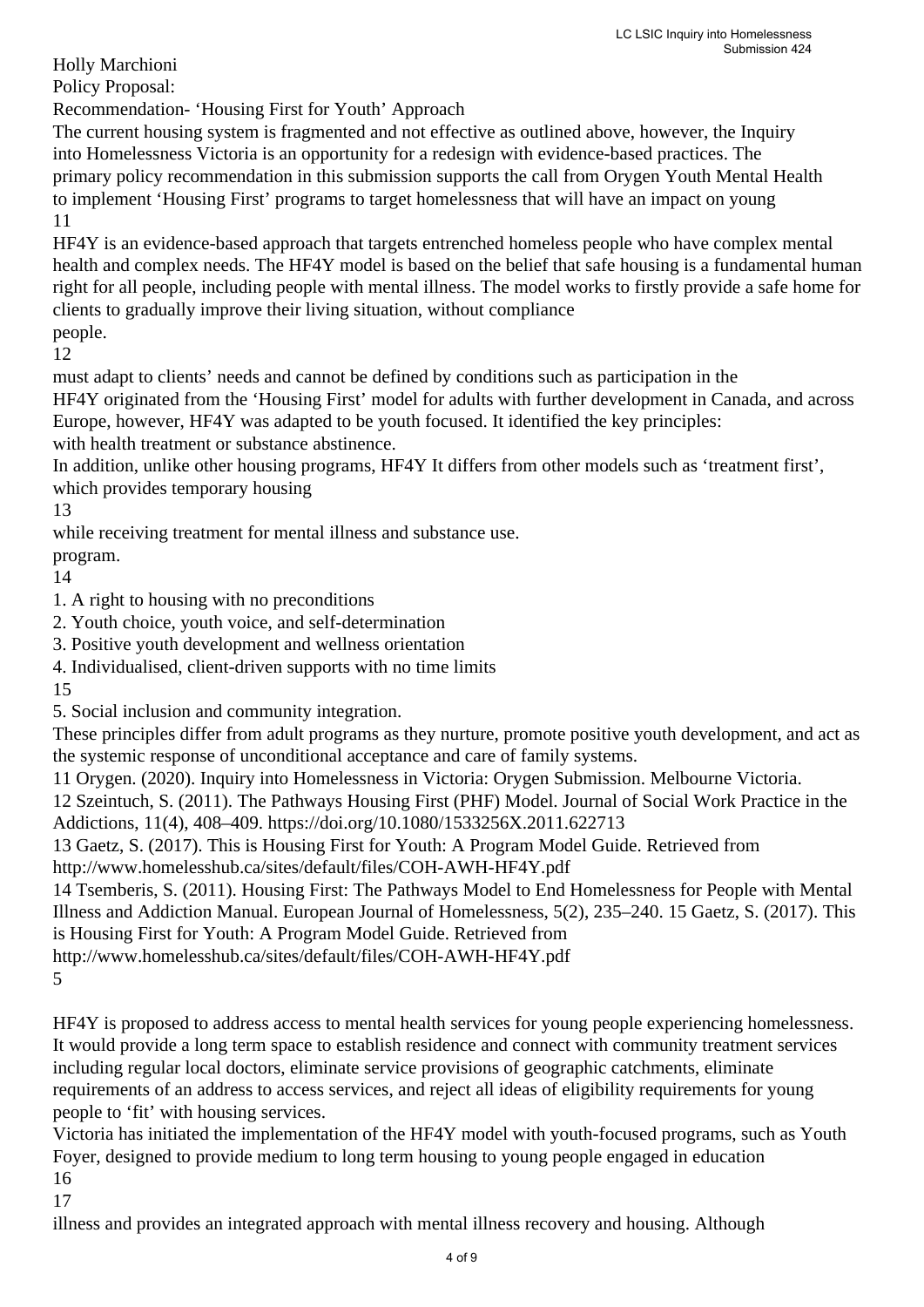these programs support many young people, they have preconditions and eligibility criteria. In my experience of referring young people to program, eligibility includes having an insight into mental illness diagnosis to be 'recovery ready' to be considered 'appropriate for the program'. Recovery (ready) oriented is defined by a 'recovery-oriented practice framework' as a reduction or cessation of symptoms and is not concerned with 'achieving' a state of recovery with treatment of 18

and employment.

future private rental goals. Secondly, mental health support accommodation is a short to medium transitional housing that is based on a recovery model for young people diagnosed with a mental It provides a transitional housing pathway to gain independent living skills for

mental illness.

It is submitted that the eligibility for such programs are impractical because of the inherent barriers they create for complex and vulnerable young people. In practice, often young people in crisis accommodation are yet to gain insight into their mental illness due to the complex needs of housing and social stressors. An example of these complexities is Rebecca's case study (below) of a young person's experience within the current system. Rebecca's case study has been deidentified and all key information has been protected to ensure the privacy of the client and is based on my experience in the field.

Rebecca's Case Study

It is, therefore, a unique journey and cannot be standardised within a service context.

Holly Marchioni

Rebecca is a young client who was in a youth homelessness refuge for over 9 months, with numerous hospitalisations due to health and behavioural decline in association with anorexia nervosa. She has a diagnosis of Borderline Personality Disorders (BPD) and was described as presenting with complex 16 Melbourne City Mission. (2020). Accommodation: Youth Foyers. Retrieved June 7, 2020, from https://www.mcm.org.au/homelessness/accommodation

17 Neami National. (2020). Residential mental health: Housing and homelessness. Retrieved June 4, 2020, from https://www.neaminational.org.au/our-services/residential-mental-health/ 18 Victorian State Government- Department of Health. (2011). Framework for Recovery-Oriented Practice. Melbourne, Australia.

6

mental illness with complex needs. Rebecca reported experiencing family violence and found herself homeless due to family breakdown.

The housing pathways included numerous referrals to mental health supported accommodation, however, Rebecca's referrals were declined due to not being considered 'recover-ready'. She was considered to have minimal insight into her eating disorder, therefore, being classed as 'high-risk' by the service provider.Also, her eating disorder and mental health diagnosis often required dichotomous treatment and as a result, created a barrier to her accessing any appropriate support for either.

Holly Marchioni

These shortfalls need to be addressed by providing safe housing with an increased housing supply with the HF4Y approach of no preconditions to ensure young people are not slipping through the gaps of mainstream mental health services and are given the basic human need of a safe home.

Resourcing:

Resources for HF4Y recommendations would involve an investment to increase housing supply and innovation of existing supply. Increasing innovation of existing housing supply would include exploring new partnerships within the communities to develop effective housing solutions, this includes private 19

sectors and working with organisations that may not have been involved previously. HF4Y is

promoted as a cost-effective approach to generate positive client outcomes. Evidence shows that it reduces institutional care costs, however, there is an opportunity for a full cost-effective analysis to 21

20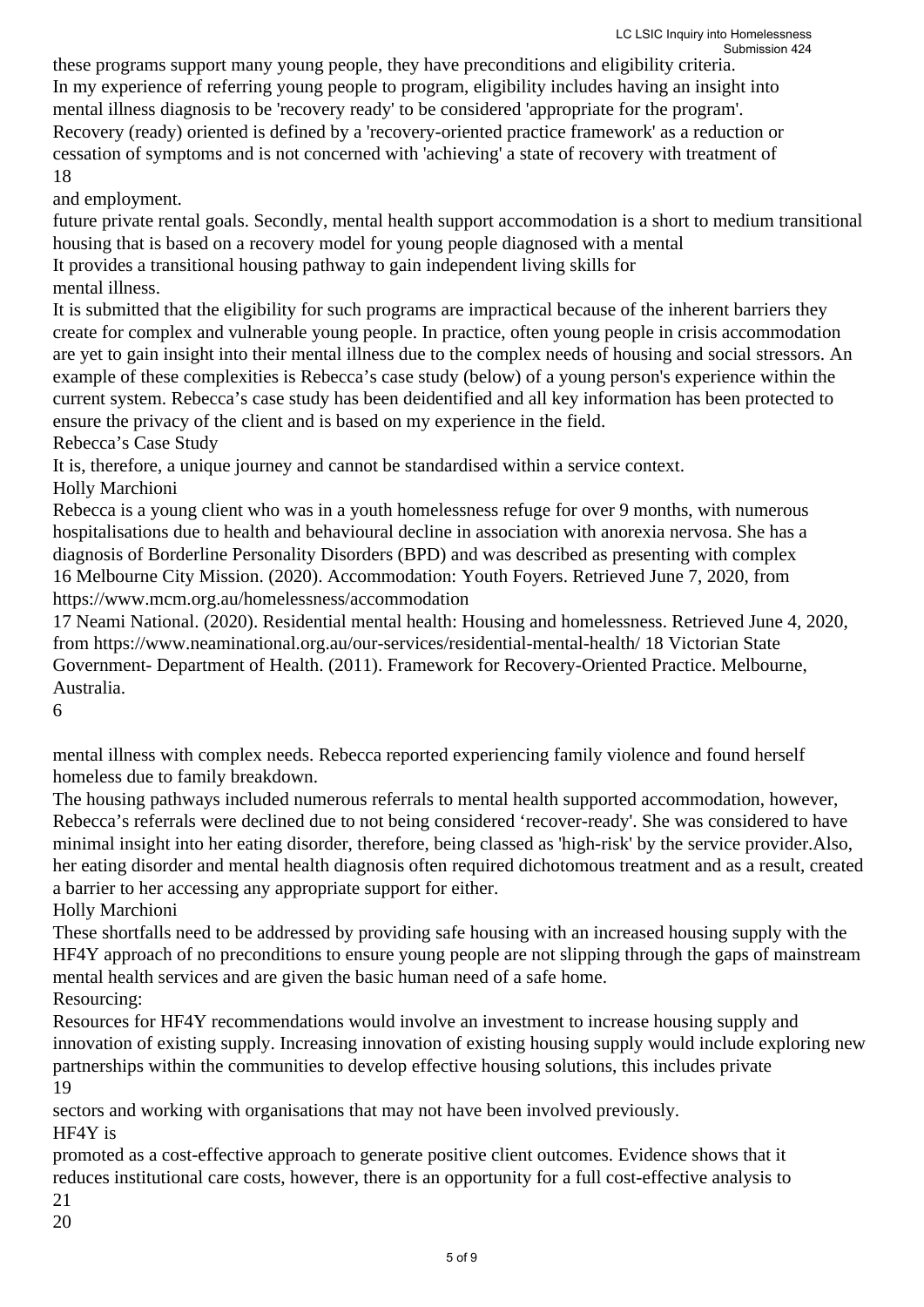however, this model is set up ultimately to collaborate with existing structural systems such as be conducted.

I acknowledge the HF4Y model has been criticised for requiring ample resources,

healthcare, community treatment, and existing mental health services.

Also, the need for ongoing

training for staff to ensure effective case management demands with trauma-informed care, harm reduction, and motivational interviewing; with the ongoing professional development in 22

## supervision.

Although there is an increase of an initial investment to implement the HF4Y, it has been determined that significant cost offsets, combined with the benefits for participants, means that this 23

approach is a more effective allocation of resources than traditional services.

19 The Australian Industry Group. (2016). Joining Forces : Innovation Success Through Partnerships. 20 Johnson, G., Parkinson, S., & Parsell, C. (2012). Policy shift or program drift? Implementing Housing First in Australia. Melbourne, Victoria, Australia.

21 Tsemberis, S. (2011). Housing First: The Pathways Model to End Homelessness for People with Mental Illness and Addiction Manual. European Journal of Homelessness, 5(2), 235–240. 22 Gaetz, S. (2017). This is Housing First for Youth: A Program Model Guide. Page 33 Retrieved from

http://www.homelesshub.ca/sites/default/files/COH-AWH-HF4Y.pdf

23 Ly, A., & Latimer, E. (2015). Housing first impact on costs and associated cost offsets: A review of the literature. Canadian Journal of Psychiatry, 60(11), 475–487. https://doi.org/10.1177/070674371506001103 7

Holly Marchioni

Impact:

A rising amount of research demonstrates the apparent influence of housing instability on an individual's mental illness; it is at least 3 to 4 times higher among individuals experiencing

24

25

In my experience in crisis accommodation, young people are often limited by appropriate medium to long term housing options to leave the refuge, as a result, young people are often required to 'fit' with services. Crisis refuges act as the systems catchment of young people who have slipped through the gaps in the system, for example, Rebecca's experience of her eating disorder and mental health diagnosis (BPD) often required opposing treatment that created a barrier to her accessing any appropriate support needs; between the emergency department and specialist mental health services. Complex needs and complex mental illness cases like this often result in lengthy (up to 9-12 months) stays in crisis accommodation for programs designed for 6-8 week stays. This directly impacts the endless waitlist of young people experiencing homelessness daily.

Implementation and Evaluation:

The implementation and evaluation of the HF4Y framework will be critical to ensure it remains an 26

homelessness when compared to people in stable housing.

can improve overall wellness. According to the 2016 Census, on any given night there are an estimated 6,000 young homeless Victorians, which is not inclusive of young people's couch surfing' or not wanting to disclose that they are unable to return home.

homelessness cannot be determined, as no data is available to determine the amount it is underestimated by. The extent of the impact would be far more than the recorded 6,000 young homeless Victorians each night and demonstrates that youth homelessness is more prominent than the data shows. effective evidence-based model.

model: the collaboration of mental health services with the housing sector; development of research; comprehensive data collection; and evaluation of the model. An essential part of the model is to enable a network of stakeholders, communities, and governments to come together to design a new solution that can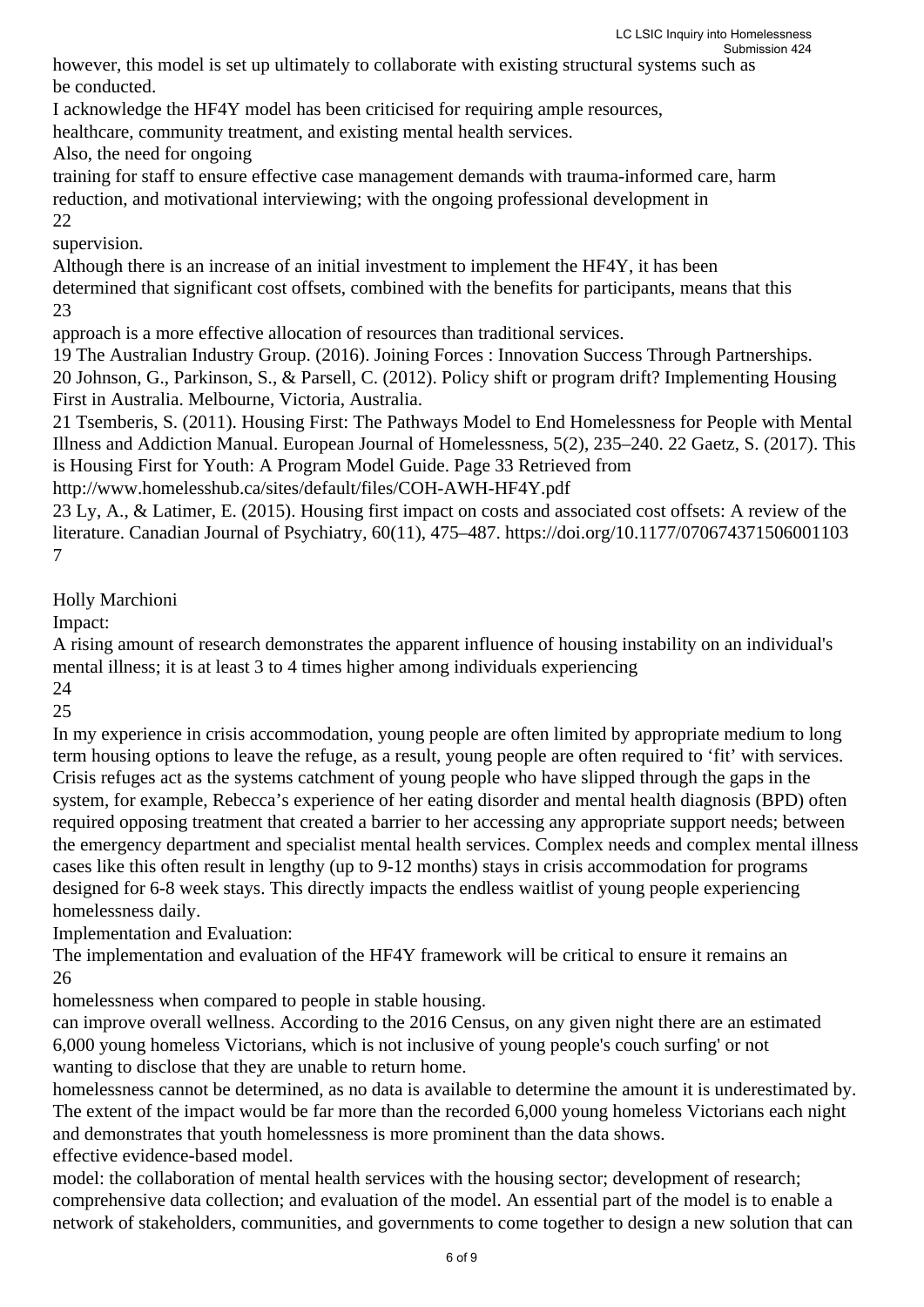be flexible to support young peoples' changing needs. The development of research and data collection would need to be collected across sectors to assure the program is successful,

Therefore, providing a safe stable home

As a result, the full extent of youth

This includes a clear plan of application of key principles of the

24 Shelton KH, Taylor PJ, Bonner A, van den Bree M. Risk factors for homelessness: Evidence from a population-based study. Psychiatric Services. 2009;60(4):465-72.

25 Australian Bureau of Statistics. (2016). Census of Population and Housing: Estimating homelessness Victoria. Canberra, Australia.

26 Gaetz, S. (2017). This is Housing First for Youth: A Program Model Guide. Page 30. Retrieved from http://www.homelesshub.ca/sites/default/files/COH-AWH-HF4Y.pdf

8

Holly Marchioni

including the requirement of improving information sharing between services, for example mental health and housing sector.

The HF4Y program outcomes are important to measure to ensure it remains an evidence-based 27

Conclusion:

This submission concludes the response to the issue of homelessness on account that safe housing is model.

centred service delivery (refer to appendix 1 – HF4Y Program outcomes). It is important to note the model differs from adult models as it considers youth development stages. This evaluation model provides a starting point for measuring program outcomes.

Clear program outcomes must link to the objectives of the program and be guided by a client-28

adequately support the needs of young people (aged 16-25 years) experiencing homelessness with 29

a fundamental human right for all people.

The existing Victorian homelessness sector does not

complex needs and complex mental illness.

immediate action. I urge you to consider my recommendation to provide stable housing for young people to gradually improve their living situation, without compliance with health treatment or substance abstinence. The Victorian Government has a responsibility to take

27 Gaetz, S. (2017). This is Housing First for Youth: A Program Model Guide. Retrieved from http://www.homelesshub.ca/sites/default/files/COH-AWH-HF4Y.pdf

28 The General Assembly United Nations. (1948). Universal Declaration of Human Rights.

29 Orygen. (2020). Inquiry into Homelessness in Victoria: Orygen Submission. Melbourne Victoria. 9

Appendix 1 – Housing First for Youth30

Holly Marchioni

30 Gaetz, S. (2017). This is Housing First for Youth: A Program Model Guide. Page 30 Retrieved from http://www.homelesshub.ca/sites/default/files/COH-AWH-HF4Y.pdf 10

References:

Holly Marchioni

[1] Hamilton, M. (2010). People with Complex Needs and the Criminal Justice System. Current Issues in Criminal Justice: Beyond Prison: Women, Incarceration, and Justice?, 22(2), 307–324. Retrieved from http://www.tandfonline.com/doi/abs/10.1080/10345329.2010.12035888

[2] Knightbridge, S. M., King, R., & Rolfe, T. J. (2006). Using Participatory Action Research in a Community-Based Initiative Addressing Complex Mental Health Needs. Australian and New Zealand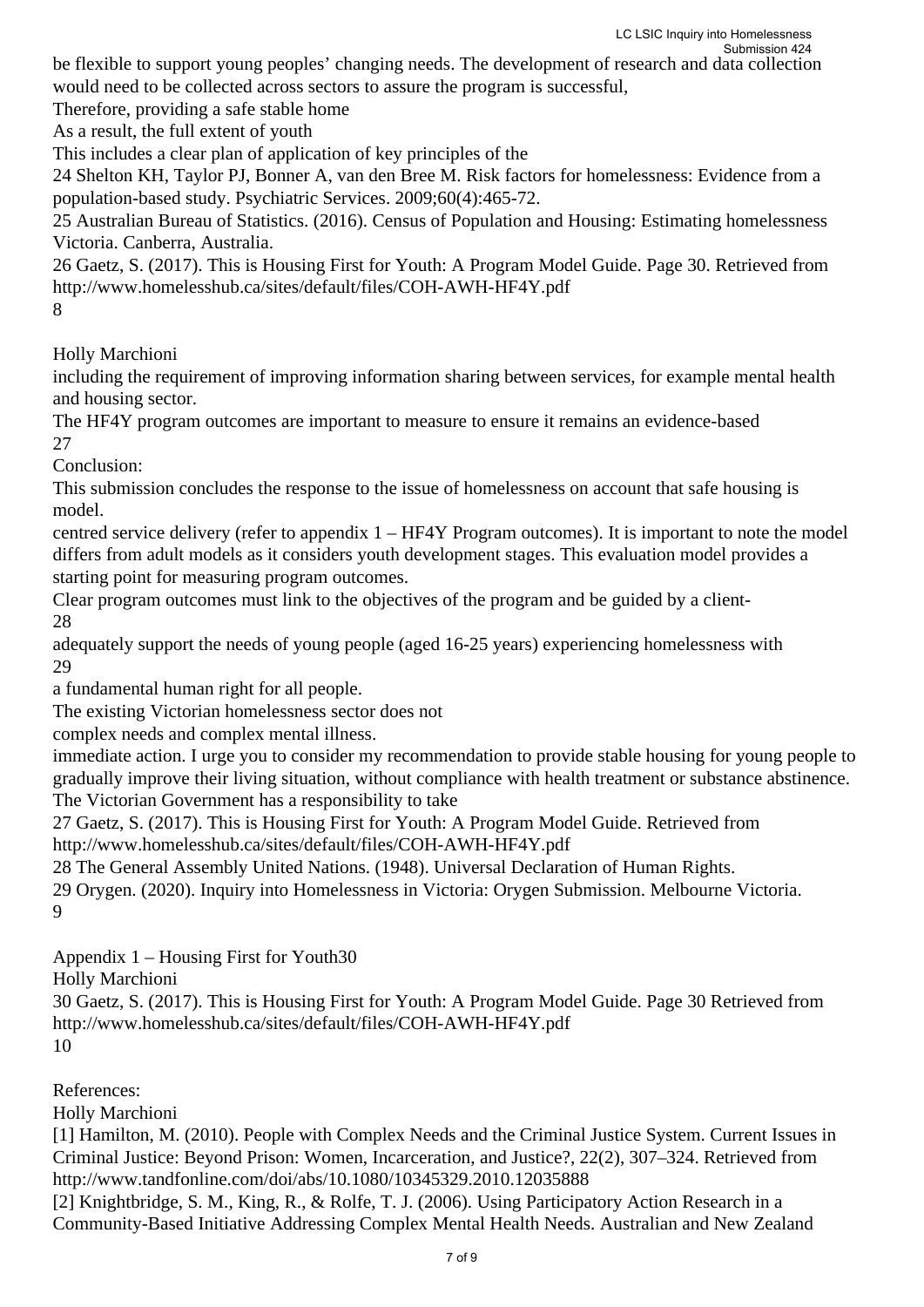Journal of Psychiatry, 40(4), 325–332.

[3] The General Assembly United Nations. (1948). Universal Declaration of Human Rights.

[4] Orygen. (2020). Inquiry into Homelessness in Victoria: Orygen Submission. Melbourne Victoria.

[5] Orygen. (2020). Inquiry into Homelessness in Victoria: Orygen Submission. Melbourne Victoria. [6] Patulny, R. et al. (2013) 'Are we reaching them yet? Service access patterns among attendees at the headspace youth mental health initiative', Child and Adolescent Mental Health, 18(2), pp. 95–102. doi: 10.1111/j.1475-3588.2012.00662.x.

[7] Shelton, K, Taylor, P., Bonner, A., & Van Den Bree, M. (2009). Risk Factors for Homelessness: Evidence From a Population-Based Study. Psychiatric Services, 4(6), 465–472.

[8]Lifeline. (2020). Statistics on Suicide in Australia. Retrieved June 1, 2020, from

https://www.lifeline.org.au/about-lifeline/lifeline-information/statistics-on-suicide-in-australia

[9] Black, C., & Gronda, H. (2011). Evidence for improving access to homelessness services. Australian Housing and Urban Research Institute, (July).

[10] Australian Government: Department of Health. (n.d.). Better Access to Psychiatrists, Psychologists, and General Practitioners through the MBS (Better Access) initiative: Facts sheet for Patients.

[11] Orygen. (2020). Inquiry into Homelessness in Victoria: Orygen Submission. Melbourne Victoria.

[12] Szeintuch, S. (2011). The Pathways Housing First (PHF) Model. Journal of Social Work Practice in the Addictions, 11(4), 408–409. https://doi.org/10.1080/1533256X.2011.622713

[13] Gaetz, S. (2017). This is Housing First for Youth: A Program Model Guide. Retrieved from http://www.homelesshub.ca/sites/default/files/COH-AWH-HF4Y.pdf

[14] Tsemberis, S. (2011). Housing First: The Pathways Model to End Homelessness for People with Mental Illness and Addiction Manual. European Journal of Homelessness, 5(2), 235–240.

[15] Gaetz, S. (2017). This is Housing First for Youth: A Program Model Guide. Retrieved from http://www.homelesshub.ca/sites/default/files/COH-AWH-HF4Y.pdf 11

[16] Melbourne City Mission. (2020). Accommodation: Youth Foyers. Retrieved June 7, 2020, from https://www.mcm.org.au/homelessness/accommodation

[17] Neami National. (2020). Residential mental health: Housing and homelessness. Retrieved June 4, 2020, from https://www.neaminational.org.au/our-services/residential-mental-health/

[18] Victorian State Government- Department of Health. (2011). Framework for Recovery-Oriented Practice. Melbourne, Australia.

[19] The Australian Industry Group. (2016). Joining Forces : Innovation Success Through Partnerships. [20] Johnson, G., Parkinson, S., & Parsell, C. (2012). Policy shift or program drift? Implementing Housing First in Australia. Melbourne, Victoria, Australia.

[21] Tsemberis, S. (2011). Housing First: The Pathways Model to End Homelessness for People with Mental Illness and Addiction Manual. European Journal of Homelessness, 5(2), 235–240.

[22] Gaetz, S. (2017). This is Housing First for Youth: A Program Model Guide. Page 33 Retrieved from http://www.homelesshub.ca/sites/default/files/COH-AWH-HF4Y.pdf

[23] Ly, A., & Latimer, E. (2015). Housing first impact on costs and associated cost offsets: A review of the literature. Canadian Journal of Psychiatry, 60(11), 475–487. https://doi.org/10.1177/070674371506001103 [24] Shelton KH, Taylor PJ, Bonner A, van den Bree M. Risk factors for homelessness: Evidence from a population-based study. Psychiatric Services. 2009;60(4):465-72.

[25] Australian Bureau of Statistics. (2016). Census of Population and Housing: Estimating homelessness Victoria. Canberra, Australia.

[26] Gaetz, S. (2017). This is Housing First for Youth: A Program Model Guide. Page 30. Retrieved from http://www.homelesshub.ca/sites/default/files/COH-AWH-HF4Y.pdf

[27] Gaetz, S. (2017). This is Housing First for Youth: A Program Model Guide. Retrieved from http://www.homelesshub.ca/sites/default/files/COH-AWH-HF4Y.pdf

[28] The General Assembly United Nations. (1948). Universal Declaration of Human Rights.

[29] Orygen. (2020). Inquiry into Homelessness in Victoria: Orygen Submission. Melbourne Victoria.

[30] Gaetz, S. (2017). This is Housing First for Youth: A Program Model Guide. Page 30 Retrieved from http://www.homelesshub.ca/sites/default/files/COH-AWH-HF4Y.pdf